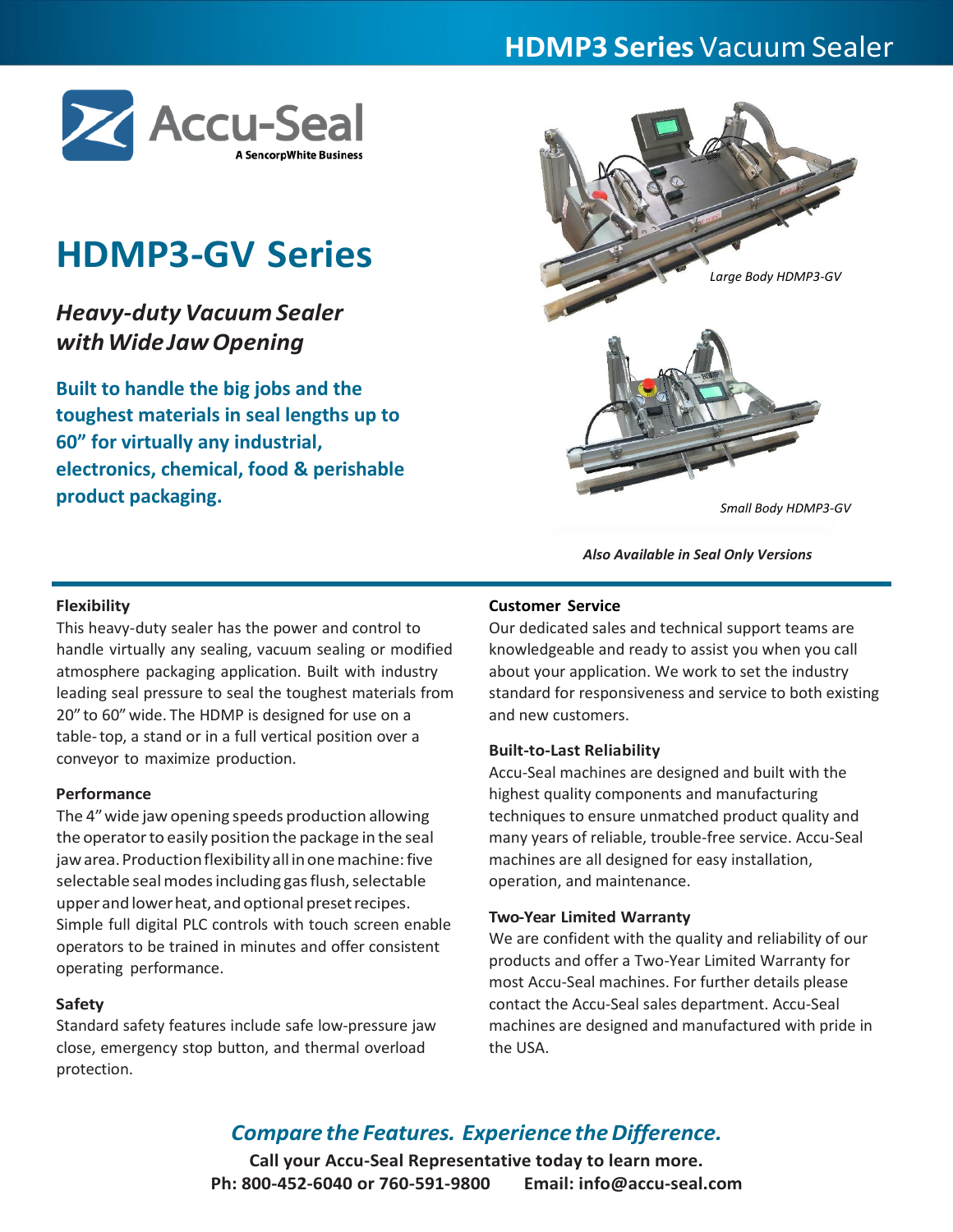# **HDMP3 Series** Vacuum Sealer

# **Equipment Specifications**

# **BUILT-IN FEATURES**

- Digital, High-Speed, PLC Controller with Color enhanced LCD Touch screen HMI.
- 5 Selectable Operating modes:
	- Gas-Vac-Seal (1-99 cycles)
		- Vac-Seal
		- Seal Only
		- Vac-Gas-Vac-Seal
		- Vac-Gas-Seal (1-99 Cycles)
- Full 4" Wide opening between vacuum pads & 5" between seal bars for speed of bag positioning
- Gas Purge standard
- Jaw Obstruction Alarm
- NEMA Stainless Steel Enclosure: Laser cut and welded seams allow for cleaning and resists the effects of harsh biocides
- Retracting Vacuum Nozzles:
	- Two Nozzles (Small Body)
	- Four Nozzles (Large Body)
- Easily detachable nozzle assembly for cleaning
- Upper & Lower Heating elements (1/4" standard)
	- Upper/Both Heater elements Toggle Switch
- High Pressure Seal Jaws for sealing difficult materials
- Electronic Footswitch Activator

*HDMP3 shown with optional productsupporttray and ergonomic machine stand.*

> *FullVertical Position Machine Stand*



# **SPECIFICATIONS**

- Case Size:
	- 15" w x 14" D x 12" H (Small Body)
	- 30" w x 14" D x 12" H (Large Body)
- Seal Length:
	- 20", 25", 30" (Small Body)
	- 35", 40", 50", 60" (Large Body)
- Seal Bar Length: Seal length + 4"
- Seal width: 1/4" Standard
- Vacuum Pressure: Up to 26 in Hg Standard
- Suction Flow:
	- 3.7 SCFM (Small Body)
	- 7.4 SCFM (Large Body)

# **REQUIREMENTS**

- Power:
	- 20", 25", 30" Seal Length: 120 V, 20A / Optional 220V 35", 40", 50", 60" Seal Length: 220 V Only
- Compressed Air:
	- 4.6 SCFM @ 90 PSI (Small Body)
	- 9.2 SCFM @ 90 PSI (Large Body)

## **SAFETY FEATURES**

- Safe, low pressure jaw close
- Jaw obstruction sensors
- Thermal overload protection
- Emergency stop

## **CLEANROOM FEATURES**

- Non-Particle generating Venturi Vacuum Generator
- Isolated Exhaust Ports

# **STANDARD OPTIONS**

- Vacuum Moisture / Particle Filter(s)
- High Flow wide profile vacuum nozzles
- Multiple Seal Recipes (6)
- Product Support Tray
- Bag Stretcher
- Stand: Multi-position or Full Vertical
- Seal Width: 3/8" or 1/2" (may require 220v)
- CE Certification
- 220VAC (required for 35", 40", 50" and 60" models)
- Exhaust Silencer



*Optional adjustable pneumatic bag stretcher*

*Features* and *specifications subject* to *change* without notice.